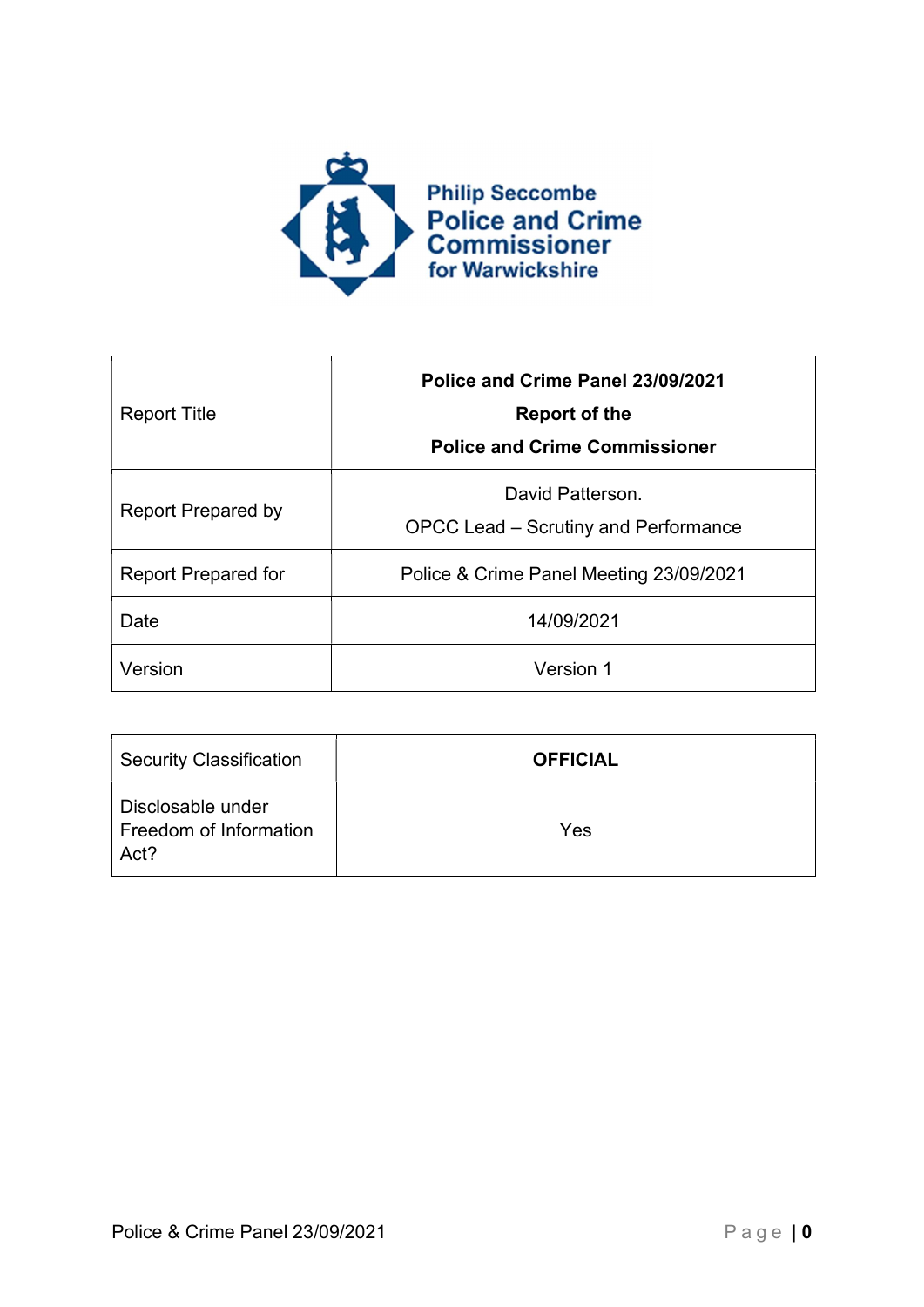# Police & Crime Panel 23/09/2021

Report of the Police and Crime Commissioner for Warwickshire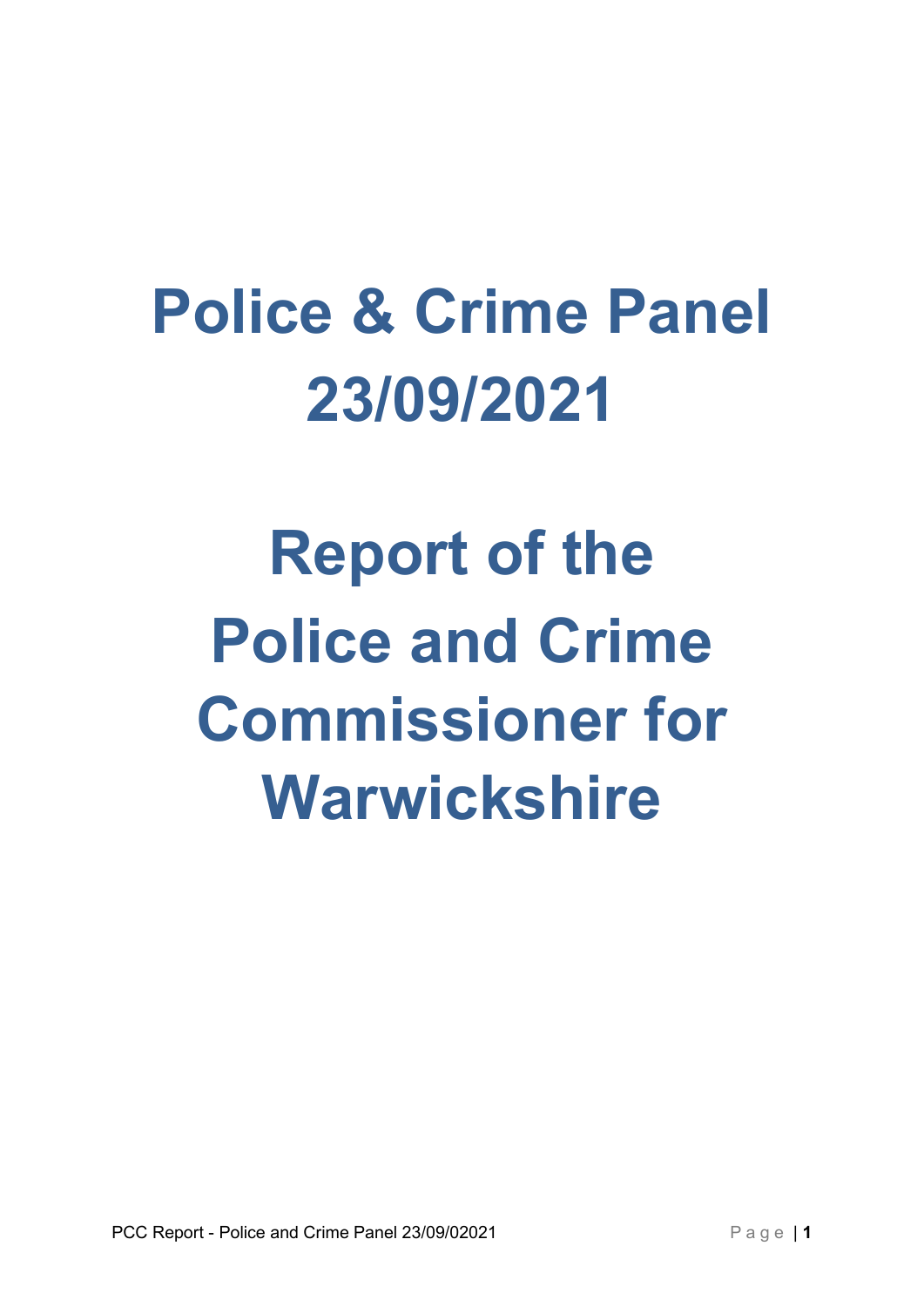# 1. Introduction.

The purpose of this report is, in my capacity as the Police and Crime Commissioner for Warwickshire, to provide the members of the Warwickshire Police and Crime Panel with an update on my key activities since the panel's last meeting on Thursday 24 June 2021.

# 2. Office of the Police and Crime Commissioner

The following provides an insight into some of the significant developments that have occurred since my last report to the panel and captures some of the work that both the Office of the Police and Crime Commissioner (OPCC) and I have been engaged in during that period.

### 2.1 PCC Review

Last year the Government set out its ambition to strengthen and review the role of Police and Crime Commissioners by launching a two-part review into the role, in furtherance of the Government's stated commitment to deliver on the people's priorities to cut crime.

#### 2.1.1 Part One

On 16 March 2021, the full set of recommendations were announced by the Home Secretary in a Written Ministerial Statement and are intended to sharpen the accountability, visibility and transparency of Police and Crime Commissioners, as well as considering their role in strengthening fire governance and progression of the Government's longer-term ambitions on Mayoral devolution.

The Association of Police and Crime Commissioners has recently released information on the anticipated timescales for the implementation of the key recommendations of the review. These are however subject to parliamentary timetables and agreement and are therefore subject to change: -

| <b>Recommendation</b>                                                                                    | Timescale                               |  |
|----------------------------------------------------------------------------------------------------------|-----------------------------------------|--|
| Amend the Specified Information Order                                                                    | Implemented 31 May 2021                 |  |
| Electoral reform – First Past the Post                                                                   | Implement in time for 2024<br>elections |  |
| Build on the accountability framework and<br>develop a framework for the use of independent<br>mediation | Prior to December 2021                  |  |
| Consult on potential changes to the Policing<br>Protocol                                                 | May 2022                                |  |
| Legislate to mandate the Commissioners must<br>appoint a Deputy form 2024 onwards                        | Implement in time for 2024<br>elections |  |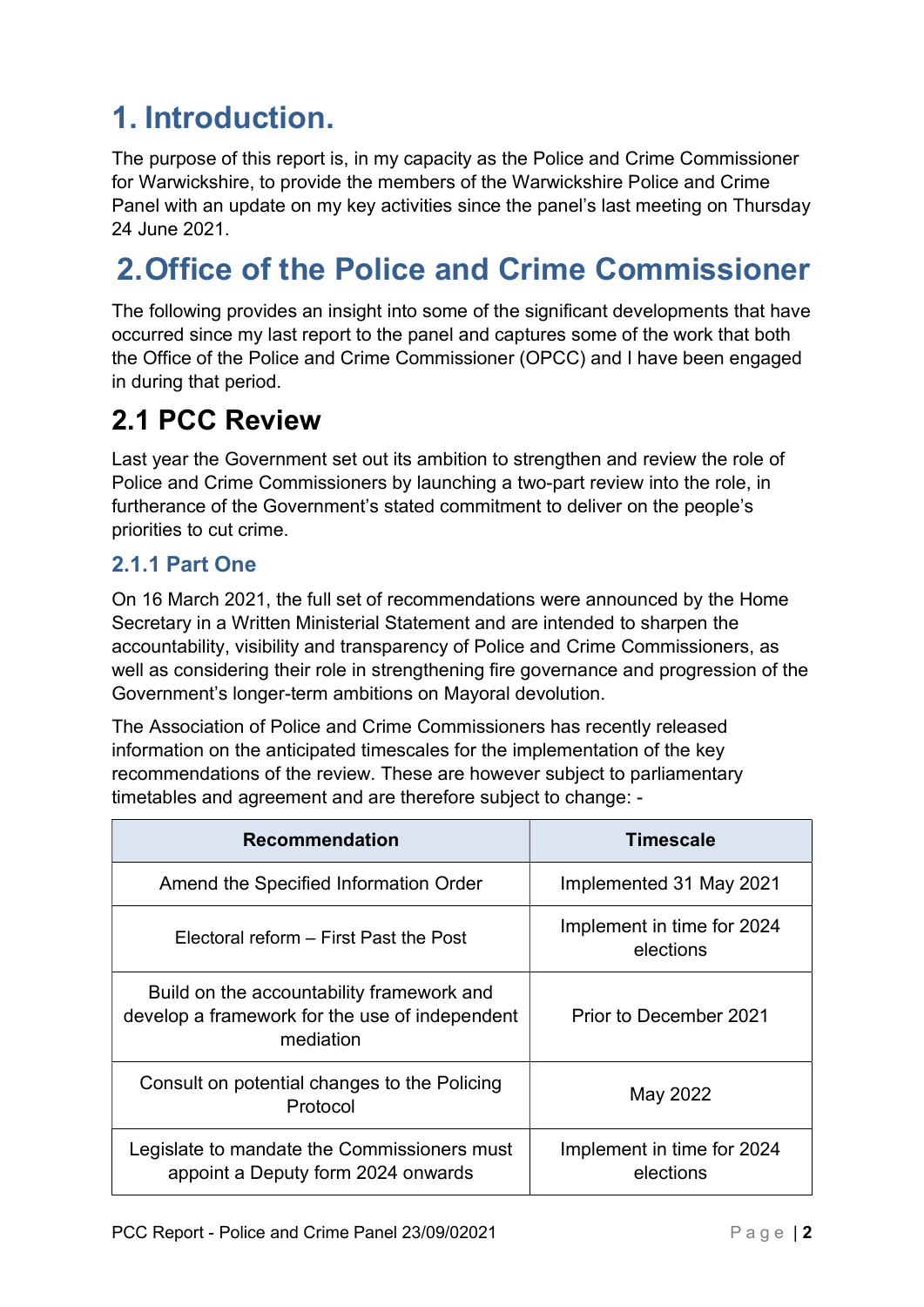### 2.1.2 Part 2

In July 2021, the Government announced its intention to launch Part Two of the review, which is intended to help examine further ways to strengthen and expand the role with a focus on the tools and levers needed to enhance Commissioners efforts to cut crime. In particular it will: -

- Work alongside the Ministry of Justice and Probation Service to examine the role of Police and Crime Commissioners in offender management aligned to existing operating models.
- Consider the role of Police and Crime Commissioners in the partnership landscape and assess whether their current set of tools and levers are sufficient to drive and co-ordinate local activity to reduce crime, combat drugs misuse and tackle anti-social behaviour. The review will focus on Local Criminal Justice Boards, Community Safety Partnerships and Violence Reduction Units.
- As previously announced during Part One, the Government will also bring forward a stakeholder consultation on giving a general power of competence to Commissioners, as afforded to Local Authorities.
- Alongside expanding the role of Police and Crime Commissioners, the Government will continue to build on the work carried out in Part One of the Review, ensuring that there are effective local scrutiny mechanisms in place and that you Police and Crime Commissioners continue to be accountable to the communities they serve.

The review will therefore: -

- Assess the Police and Crime Panel Model specifically the potential benefits of independent members, identifying and securing the right skill sets and options to strengthen panel support.
- Consider whether the existing mechanisms for investigating complaints and allegations against PCCs are sufficient and examine the role of the Independent Office for Police Conduct in assessing criminal wrongdoings by Police and Crime Commissioners and the issue of vexatious complaints.
- Work with the Cabinet Office and the Ministry for Housing, Communities and Local Government to consider the merits and demerits of introducing recall for Police and Crime Commissioners for very serious breaches of behaviour, including what might be a suitable trigger mechanism.
- Through Part Two of this Review and the upcoming Spending Review, the Home Office will examine how Police and Crime Commissioners use data in holding Chief Constables to account for the efficient and effective delivery of policing services in their respective areas.
- As part of its work on the upcoming Victims' Bill, the MoJ is considering the role of PCCs in enforcing victims' right and commissioning support services.

The review team will report to the Home Secretary on Part Two by November 2021, which will allow the Government to plan for any legislative changes which will need to be made to embed recommendations from Part One and Two of the review.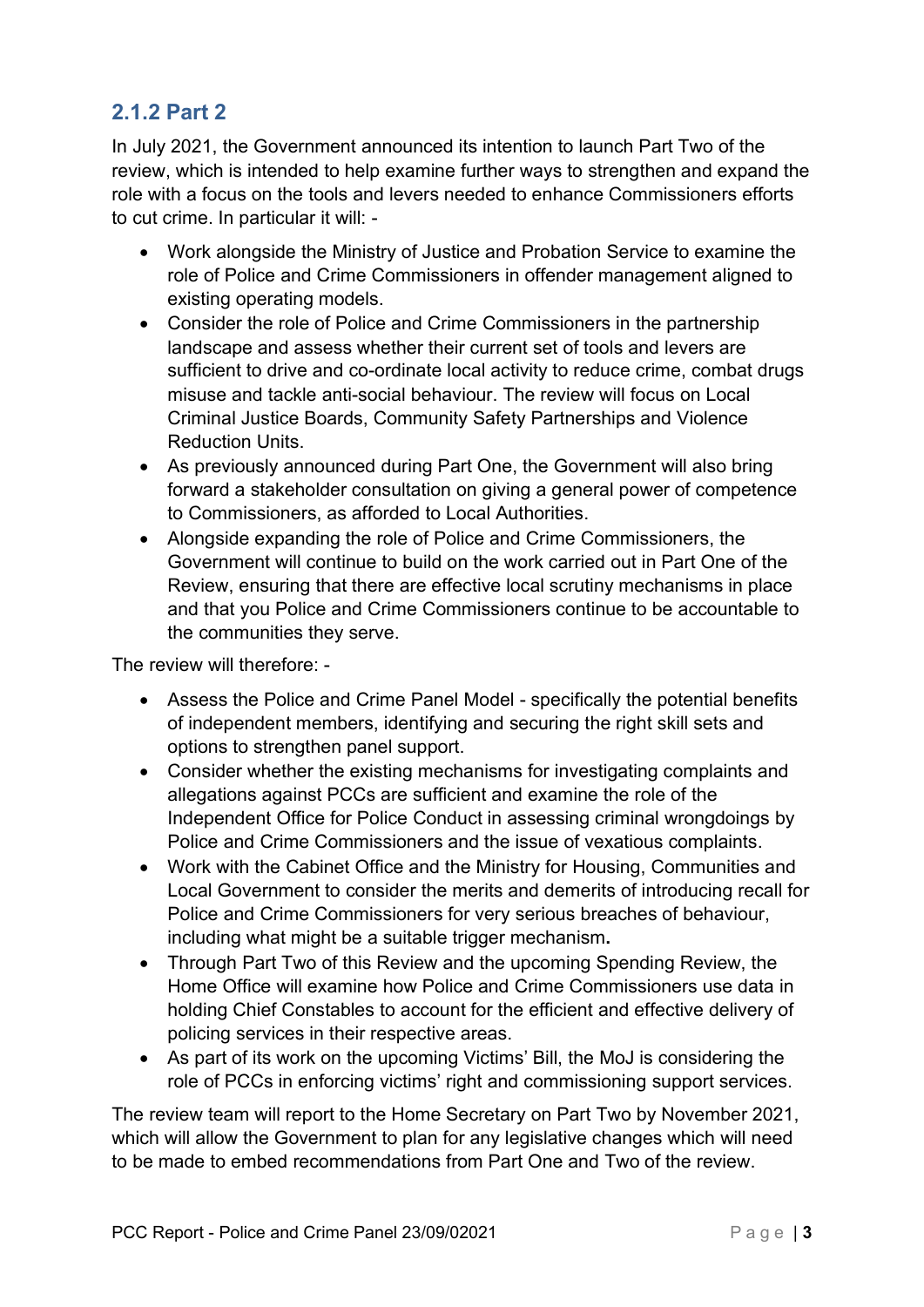# 2.2 Police and Crime Plan 2021-2025

The Police Reform and Social Responsibility Act 2011 brought about significant changes to the governance of policing in England and Wales. This included the introduction of Police and Crime Commissioners across England and Wales<sub>1</sub> with responsibility for 'the totality of policing' in their respective police force areas.

The Act requires Police and Crime Commissioners to issue a Police and Crime Plan for their term in office, which sets out how they plan to discharge their responsibilities, holding their Chief Constable to account for the operational delivery and secure and maintain efficient and effective local policing services.

Whilst my Police and Crime Plan 2016-2022 is still current, following the Police and Crime Commissioners elections I'm keen to set out my ambitions and objectives for my new term of office. The new plan, which will extend to 2025, is currently under development will capture the pledges I made during the election, together with evidence drawn from the OPCC Public Priorities Survey 2020, Warwickshire County Council's 'You Say' Survey 2020, and the OPCC Budget Consultation 2020/21 as to the concerns and priorities of the residents and communities of Warwickshire.

The intentions for the new plan is to make it more concise and public-facing than the existing plan, making it more dynamic and providing a clear focus on the key objectives ensuring that they are quickly and easily understood and remembered by all.

The statutory role of the Police and Crime Panel in the development and review of the Police and Crime Plan is set out in the following illustration: -



Although the new Police and Crime Plan is in development, I thought it would be beneficial for the panel to have early sight of the proposed key objectives for 2021– 2025, which are represented below infographic: -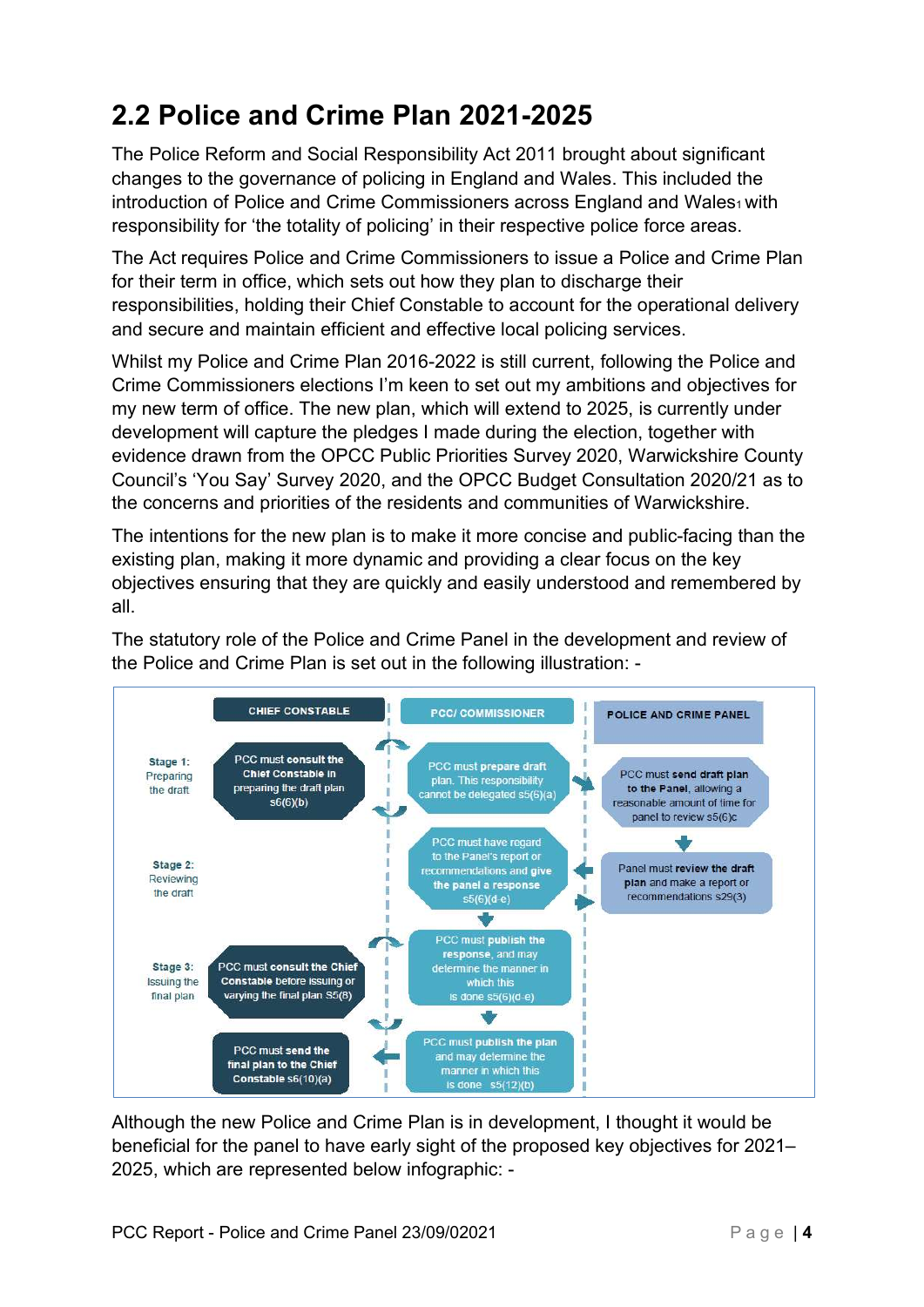Vision: Communities across Warwickshire feel safe and supported, with crime investigated effectively, better outcomes achieved and reoffending reduced, leading to increased confidence in the criminal justice system.

| 1. Deliver visible and                                                                                                                                 | 2. Fight crime and                                                                                                                                                                                                        | 3. Keep people safe                                                                                                                       | 4. Improve the justice                                                                                                                                                                                       | 5. Strengthen                                                                                                                                                                                                             |
|--------------------------------------------------------------------------------------------------------------------------------------------------------|---------------------------------------------------------------------------------------------------------------------------------------------------------------------------------------------------------------------------|-------------------------------------------------------------------------------------------------------------------------------------------|--------------------------------------------------------------------------------------------------------------------------------------------------------------------------------------------------------------|---------------------------------------------------------------------------------------------------------------------------------------------------------------------------------------------------------------------------|
| effective policing<br>Shared outcome: A visible                                                                                                        | reduce reoffending<br>Shared outcome: Co-                                                                                                                                                                                 | and reduce harm<br>Shared outcome: Vulnerable                                                                                             | experience<br><b>Shared outcome: Victims</b>                                                                                                                                                                 | <b>communities</b><br>Shared outcome:                                                                                                                                                                                     |
| police presence which deals<br>effectively with local issues<br>though innovative use of<br>resources, delivering value<br>for money for the taxpayer. | ordinated action is taken to<br>disrupt and deter the most<br>serious and harmful crimes<br>and those which cause most<br>concern to communities,<br>with offenders brought to<br>justice and less likely to<br>reoffend. | people are safeguarded and<br>there is a sustained<br>reduction in the numbers of<br>people killed and seriously<br>injured on our roads. | and witnesses have a better<br>experience from the point of<br>reporting crime to receiving<br>an outcome, with clear<br>pathways to tailored support<br>services and improved<br>confidence in the process. | <b>Communities are</b><br>empowered to shape how<br>policing and community<br>services are developed and<br>delivered, with strengthened<br>partnership working building<br>public confidence and<br>resilience to crime. |
|                                                                                                                                                        |                                                                                                                                                                                                                           | Areas of focus:                                                                                                                           |                                                                                                                                                                                                              |                                                                                                                                                                                                                           |
| <b>Extra officers</b><br><b>Neighbourhood policing</b>                                                                                                 | <b>Violent crime</b><br><b>Organised crime</b>                                                                                                                                                                            | Violence against women<br>and girls                                                                                                       | <b>Victims and witnesses</b><br><b>Public contact</b>                                                                                                                                                        | Involving and<br>empowering citizens                                                                                                                                                                                      |
| <b>Vulnerability</b><br><b>Transforming the force</b><br>Reoffending<br><b>Road safety</b>                                                             | <b>Justice outcomes</b>                                                                                                                                                                                                   | <b>Crime prevention</b><br><b>Partnership working</b>                                                                                     |                                                                                                                                                                                                              |                                                                                                                                                                                                                           |
|                                                                                                                                                        |                                                                                                                                                                                                                           |                                                                                                                                           |                                                                                                                                                                                                              |                                                                                                                                                                                                                           |
|                                                                                                                                                        |                                                                                                                                                                                                                           |                                                                                                                                           |                                                                                                                                                                                                              |                                                                                                                                                                                                                           |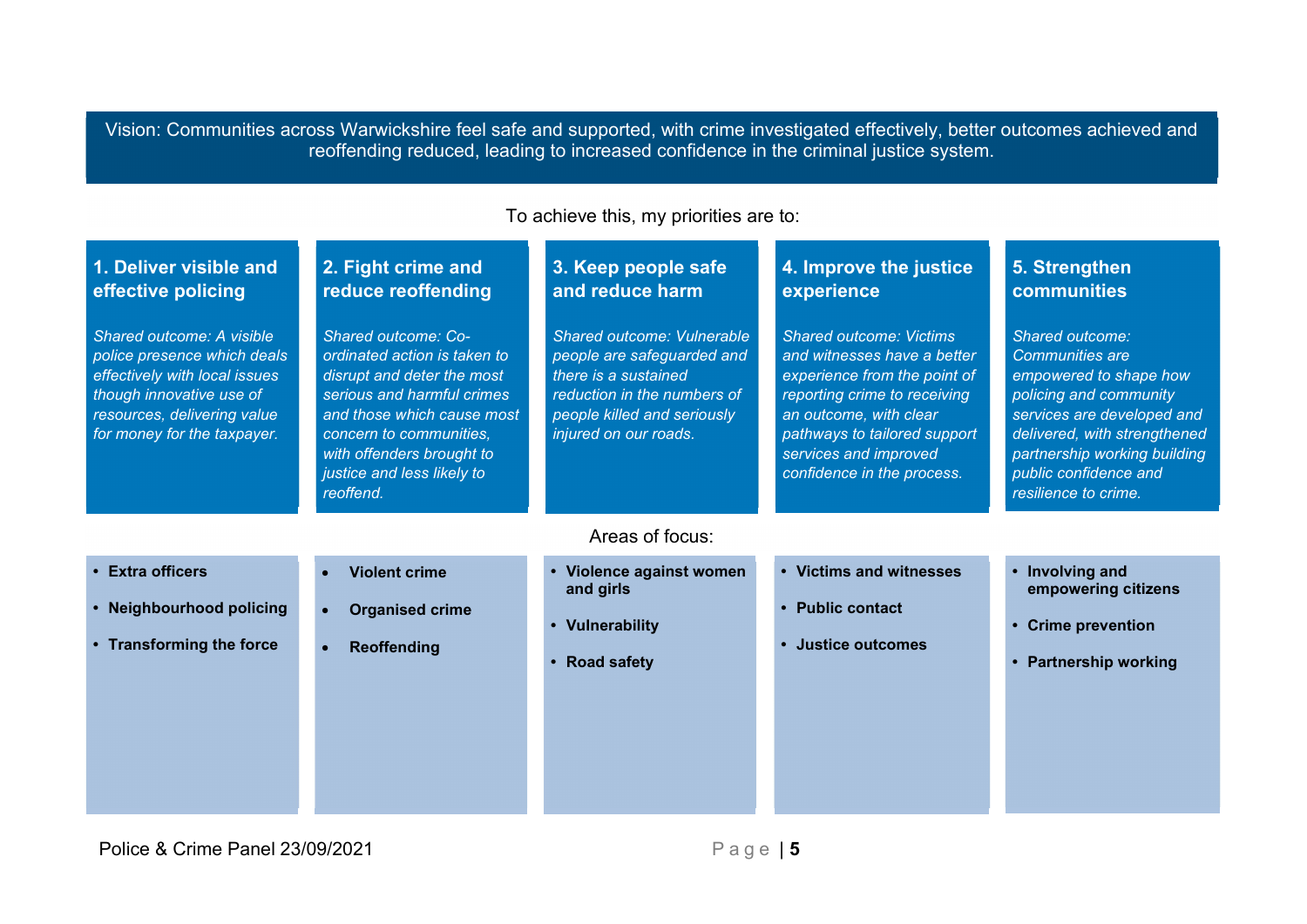Police and Crime Commissioners also have statutory duties when formulating and implementing the plan to:-

- Co-operate with responsible authorities in formulating and implementing local crime and disorder strategies
- Co-operate with local criminal justice bodies to provide an efficient and effective criminal justice system for the police area
- Achieve value for money
- Make arrangements for engaging with local people
- Ensure that the Chief Constable fulfils their duties relating to equality and diversity
- Have regard to the need to safeguard and promote the welfare of children
- Have regard to the Strategic Policing Priorities

In due course, I look forward to the Police and Crime Panel's review of the final draft when completed and will value any recommendations that it may make.

# 2.3 Annual Report 2020/21

It is also a requirement of the Police Reform and Social Responsibility Act 2011 that Police and Crime Commissioners must publish annual reports on their work and the progress which has been made in meeting the objectives of their Police and Crime Plan. I'm therefore pleased to be able to report that a draft of my Annual Report 2020/21 is appended for the purpose of obtaining the observations from the members of the panel.

You will note that the report is not merely confined to the achievement of 2020/21 as it also extends into the current financial year in certain key aspects, as it seeks to inform on the measures and activity that both the Office of the Police and Crime Commissioner (OPCC) and I have been engaged in to tackle the most significant issues of the day. This is particularly so in respect of the challenges we continue to face as we navigate our way through the effects of Covid-19 pandemic emergency.

• Appendix A - Draft Annual Report 2020/21.

Once comments from the panel have been captured, and any amendments made, the final report can then be published for the information of the public.

# 2.4 Serious and Organised Crime

The Police and Crime Panel as part of its work programme has requested the Police and Crime Commissioner to provide a report on the subject of Serious and Organised Crime (SOC). Given the wide-ranging definition of SOC, it has subsequently been agreed that the focus of the paper would be on the sub-category of County-lines drug supply.

• Appendix B - Report on Serious and Organised Crime.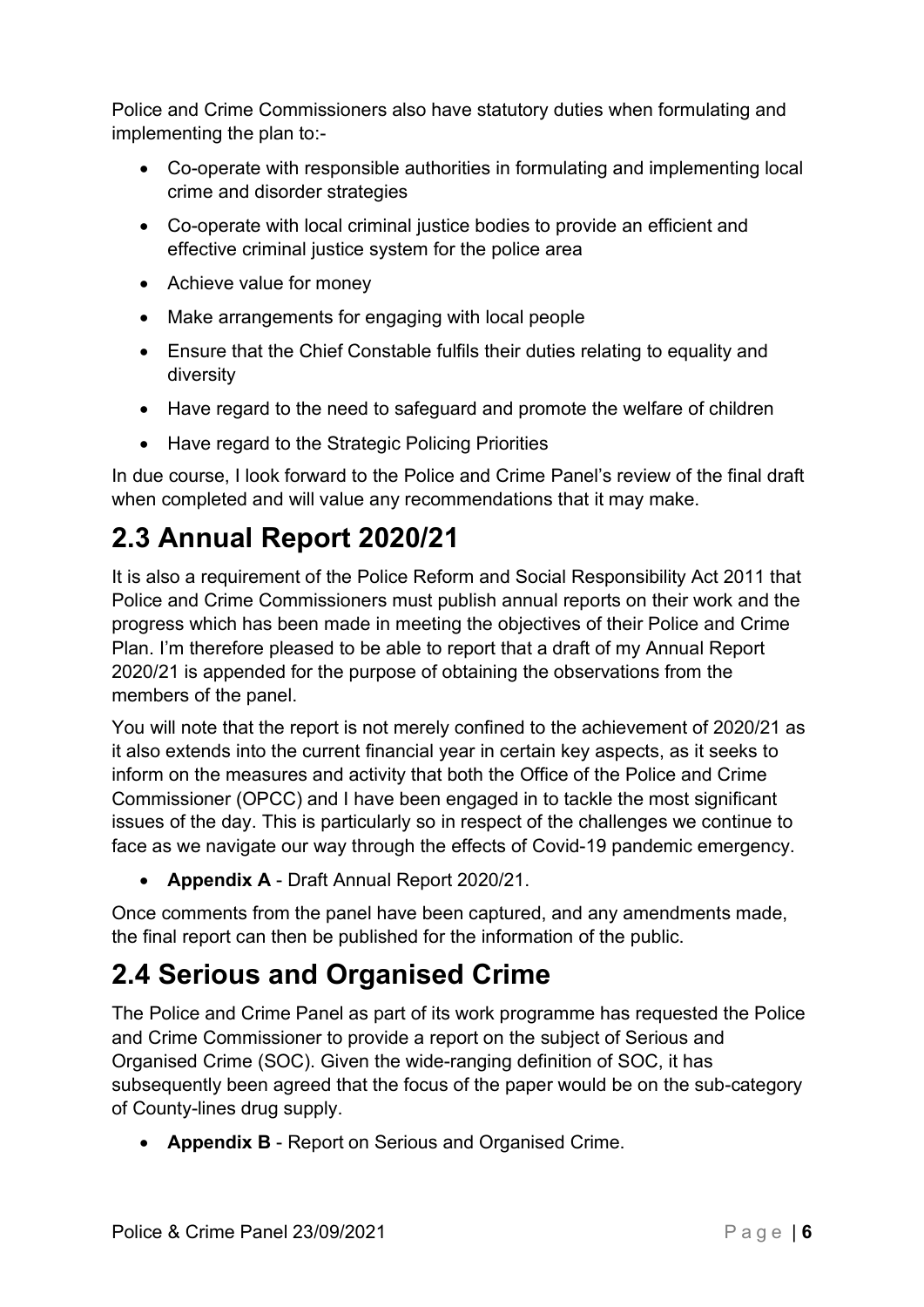The report includes, inter alia, the subject of National Policing Priorities and also recent amendments to the Specified Information Order 2011, which mandates that certain information must be published by the Police and Crime Commissioner within certain time-frames and in a prescribed manner.

### 2.5 Finances

Detailed financial information is included at Chapter 11 in my appended Annual Report 2020/21. In addition, on Thursday 8 September 2021 the latest meeting of the Police and Crime Panel Budget Working Group was held, chaired by Cllr. Kettle and attended by my Chief Finance Officer and Chief Executive Officer. The working group is to report to this meeting of the Police and Crime Panel.

### 2.6 Personnel

There have been some developments in respect of the OPCC staff, most notably Katie Baker as the Office Manager has retired after serving for 13 years at the OPCC. I'd like to put on record my sincere thanks for the immense help and support she provided to both myself, my predecessor Ron Ball and the Police Authority that preceded the introduction of Police and Crime Commissioners in 2012.

Also departing from the OPCC is my Personal Assistant, Emma Alaball, and I likewise thank her for her contribution to managing my commitments and supporting the OPCC. I wish them both well for the future and success in whatever new ventures they may pursue. The process of recruiting to fill the vacancies has commenced

#### 2.6.1 Engagement Officer

A new addition to the OPCC staff is the recent recruitment of an OPCC Engagement Officer. The purpose of this new role is to extend my reach into Warwickshire's diverse communities in order to listen and better understand their concerns and priorities, and at the same time to explain my role as the Police and Crime Commissioner and communicate the extent of my work and that of the OPCC in fulfilling my responsibilities.

# 3. Warwickshire Police

### 3.1 Establishment

I have given an undertaking that the additional funding that tax payers across Warwickshire have contributed through the police precept over the last three years would be used to increase the number of police officers in the county and ensure that policing numbers would top the 1,000 mark - one of the key priorities of my Police and Crime Plan 2016 to 2022.

I am pleased to be able to report that this ambition has been achieved and the actual Full Time Establishment (FTE) of police officer numbers currently stands at 1056 against an establishment of 1045 officers, as the following graph illustrates: -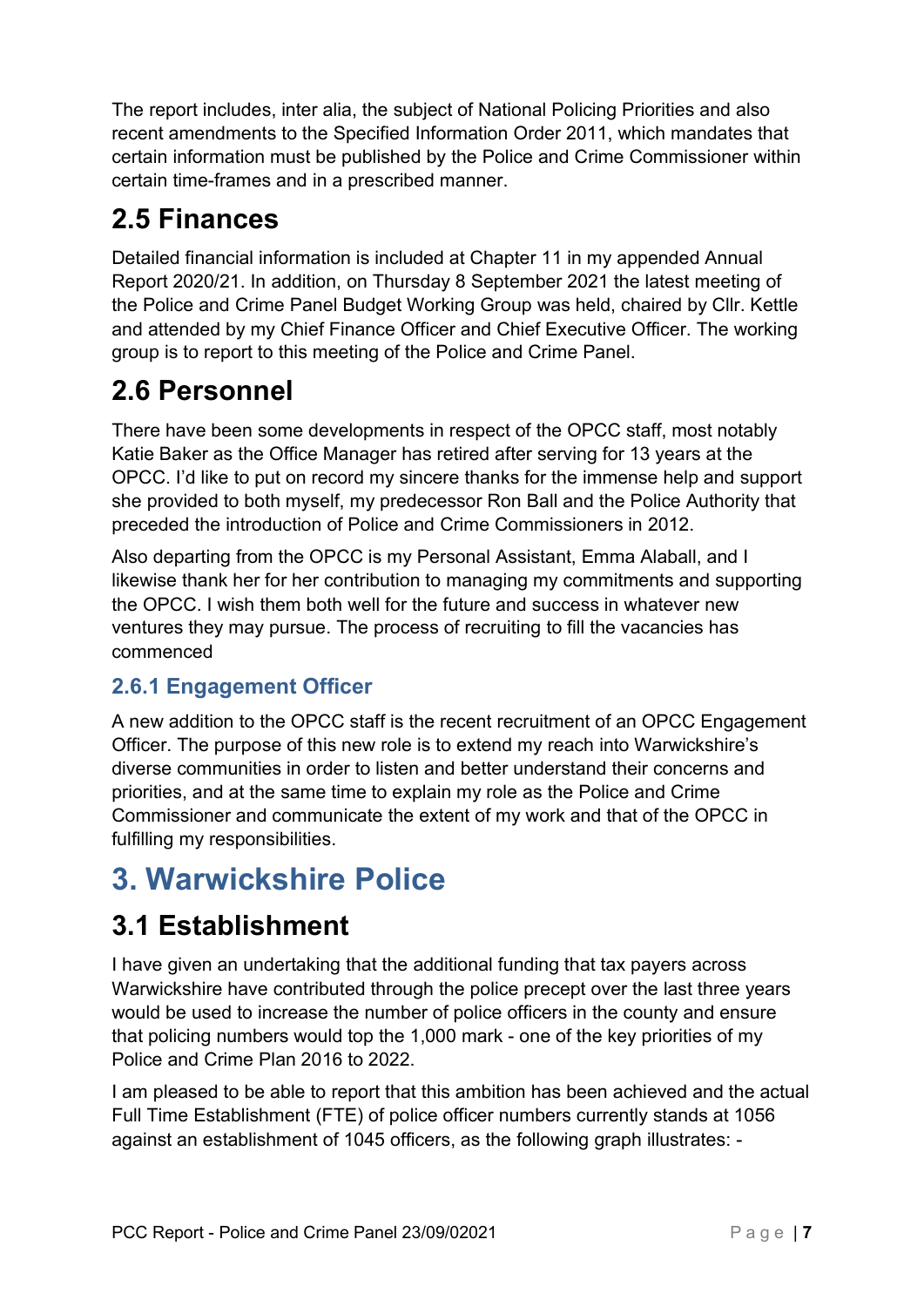

Graph 1 - Police Officer Establishment

It is proposed that the police officer establishment will further increase to 1,100 officers at the start of the 2022/23 financial year.

### 3.2 Crime Rates

As previously commented upon, as a consequence of the Covid-19 pandemic and the resultant lockdowns the crime rates for 2020/21 were extraordinary in that extensive and significant reductions in acquisitive crime were experienced. Therefore, comparing Year to Date (YTD) crime rates for the current financial year with those of 2020/21 creates something of a false position as it is not a 'like for like' comparison when taking into account these unique conditions.

Warwickshire Police have consequently produced a revised weighted baseline for their weekly performance data, in that it excludes the data from 2020/21. The below table provides the week's figures for Week 36 (as reported on the 13 September 2021) for key Home Office crime categories: -

| <b>HO Crime Category</b>            | <b>Volumes</b> | <b>Weighted Baseline %</b> |
|-------------------------------------|----------------|----------------------------|
| <b>Total Recorded Crime</b>         | 806            | $+3.9$                     |
| Violence with Injury                | 85             | $+35$                      |
| Rape                                | 11             | $+37$                      |
| <b>Personal Robbery</b>             | 3              | $-63$                      |
| <b>Business Robbery</b>             | 0              | $-100$                     |
| <b>Burglary Residential</b>         | 19             | $-47$                      |
| <b>Vehicle Offences</b>             | 55             | $-43$                      |
| Drug Offences                       | 17             | $+21$                      |
| <b>Possession Offensive Weapons</b> | 16             | $+100$                     |
| <b>Public Order</b>                 | 86             | $+75$                      |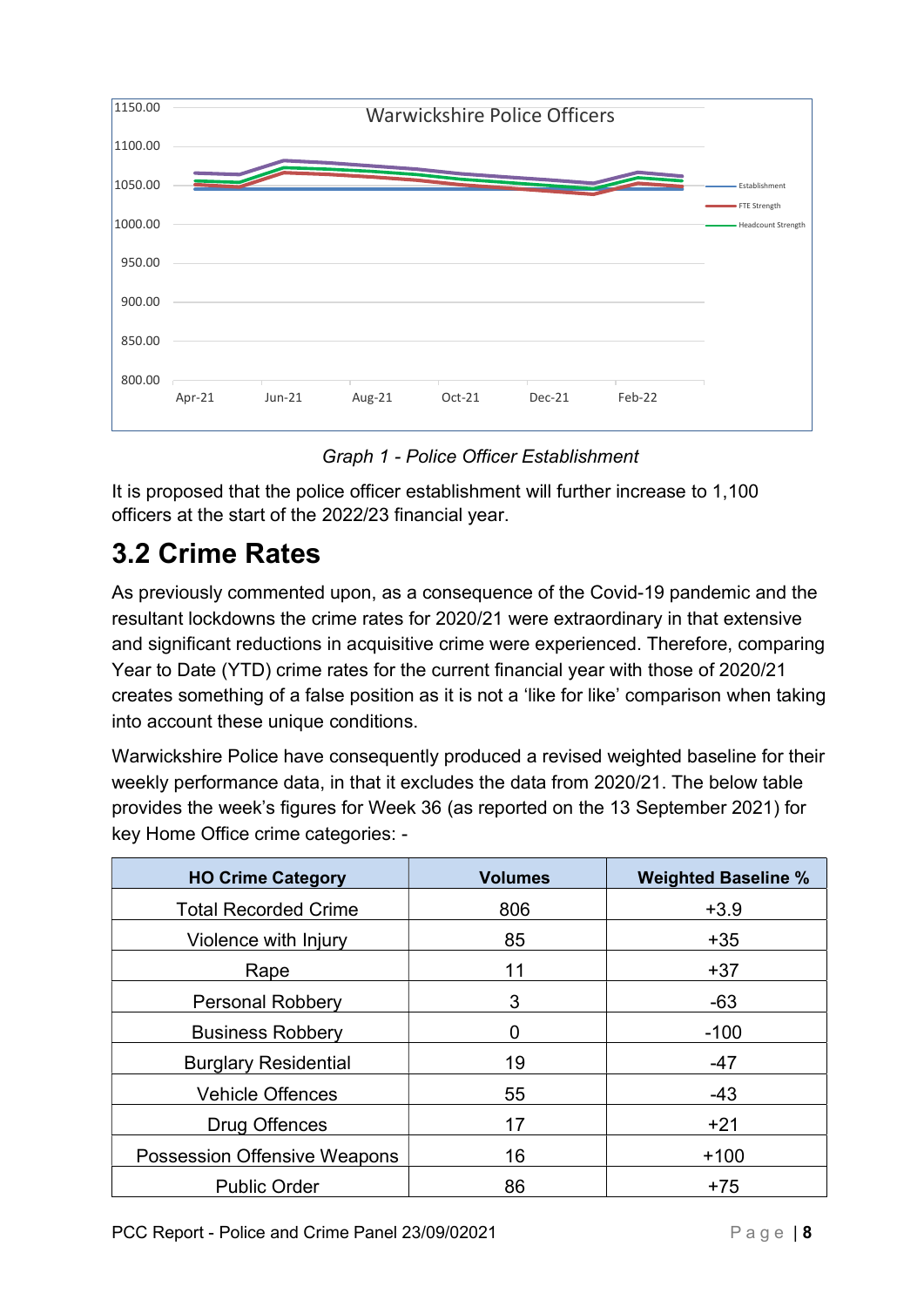# 3.3 Holding to Account

The Police and Crime Panel may wish to note the appended report 'OPCC Force Performance Scrutiny - July 2021' that was introduced at the last Performance Accountability Meeting (PAM) on the 31 August 2021, held between the Chief Constable and myself as a formal opportunity to scrutinise force performance and to enable me to effectively 'hold to account' the Chief Constable for operational delivery: -

• Appendix C - OPCC Force Performance Scrutiny July 2021.

A 'spotlight' subject is also selected for each months PAM to enable additional greater scrutiny on a topic of particular interest or concern. To date, these are: -

#### 2020

- January Non-emergency 101 performance.
- February Investigations.
- March Victim Services.
- April Covid 19 Public FAQs.
- May Serious and Organised Crime.
- June Criminal Justice.
- July Q1 Performance Report.
- August Learning and Development.
- September Equality, Diversity and Inclusion.
- October Roads Policing.
- November Suspended due to Covid-19.
- December Suspended due to Covid-19.

#### 2021

- January Hate Crime.
- February Cyber Crime.
- March Change management
- April Repeat Victims
- June Diversity
- July Evolve
- August Public Contact

# 4. Sustainability

### 4.1 Introduction

The Police and Crime Panel have requested that I provide an update on the arrangements and progress being made to towards environmental and social 'sustainability', not only in terms of Warwickshire Police as an organisation of some 2,000 persons with a budget of some £110m but also in respect of the OPCC and the organisations that we support through commissioned service and grants and the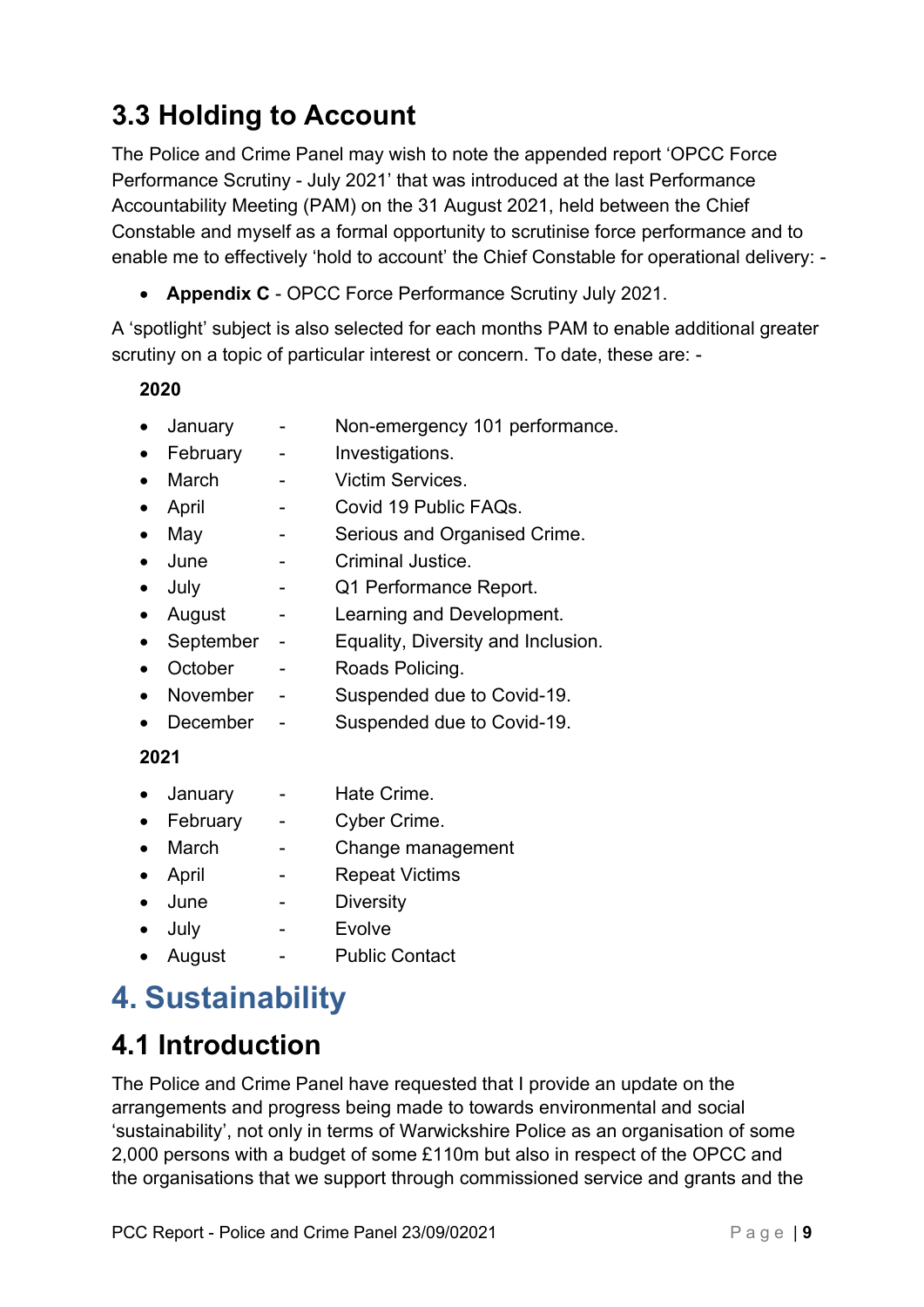commercial suppliers that we procure from. The catalyst for such request is the critical and urgent matter of 'climate emergency'.

A Climate Emergency has been defined as, 'A situation in which urgent action is required to reduce or halt climate change and avoid potentially irreversible environmental damage resulting from it.

In 2015, through the Paris Agreement, global leaders made an historic commitment to address the problem. The Paris Agreement, signed by over 190 countries around the world, aims to limit the rise of global temperature to no more than a 1.5°C, about pre-industrial levels. This aim has been widely interpreted as requiring global carbon dioxide emissions to reach 'net-zero' by 2050

At a meeting of the full council on Thursday 25 July 2019, Warwickshire County Council unanimously declared a climate change emergency and across the United Kingdom 308 out of 408 local authorities, led by parties from across the political spectrum, have declared such a climate emergency.

### 4.2 Warwickshire Police

The force have established a Sustainability Board, chaired by the Head of Business Operations with responsibility for both Estates and Fleet, with representation across the organisation including the OPCC.

The aim of the board is to coordinate and bring focus upon all initiatives and issues impacting Warwickshire Police's sustainability agenda, in line with the force's fit for the future commitment to a greener workforce which positively contributes to a sustainable environment. There are five key areas of focus: -

#### 1. Culture

Establish a clear and recognised sustainability culture within the force, with clear engagement from all staff and officers with an understanding of their sustainability obligations both individually and as part of a wider organisation

#### 2. Carbon Reduction

Inform adaptions to our physical infrastructure and working practices to reduce our overall ecological impact and greenhouse gas emissions in line with UK government carbon emission reduction targets, without impacting on our ability to protect our communities.

#### 3. Waste

Inform approaches to minimise our overall creation of waste in the first instance, and where unavoidable, ensure that we are applying the waste hierarchy' effectively in order to maximise the value of our resources.

#### 4. Procurement

Evidence a clear and transparent commitment to our responsible procurement obligations, including prompt payment code, ethical sourcing, supplier diversity and modern slavery, ensuring ethical and secure employment for all people and organisations involved within our supply chains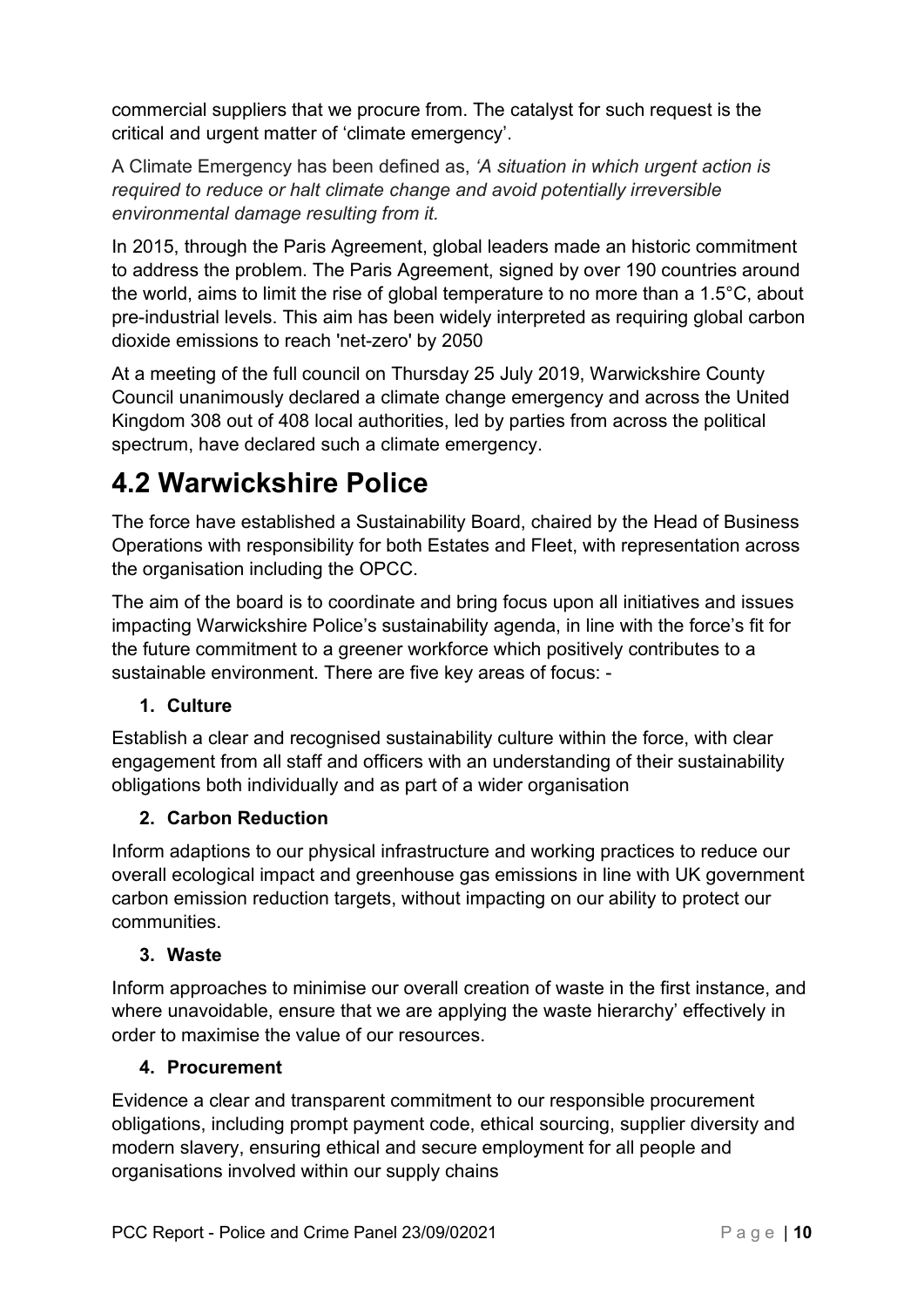#### 5. Community

To play our role in developing a prosperous community in Warwickshire and surrounding areas, supporting local organisations, charities and people to develop and thrive.

A comprehensive sustainability delivery plan underpins the aims and terms of reference of the board.

### 4.3 Police and Crime Panel

At a meeting on the 6 August 2021 between the chair of the Police and Crime Panel Planning and Performance Working Group and representatives from Democratic Services and the Office of the Police and Crime Panel, it was suggested that the working group would like to recommend to the Police and Panel that the working group undertake to research approaches to sustainability issues in order to support the Police and Crime Commissioner by delivering a report on best practice.

If agreed, I would be very grateful for any assistance that the working group could provide in this area of sustainability, which is relatively new to myself and many others involved in implementing the measures. In addition, the suggestion was raised at the last meeting of Warwickshire Police's Sustainability Board on 24 August 2021 and was welcomed.

# 4.4 BlueLight Commercial Limited

As I have previously reported, I am a member of the board f BlueLight Commercial Limited. The purpose of this new company is to act as a national police procurement support company, providing improved efficacy and efficiency and economies of scale in procuring goods and services for the 43 police forces of England and Wales. The police service spend around £2.5billion of public money annually and I am grateful to be afforded the opportunity to shape the future in this area of financial prudence.

Social value will also play an increasingly important part in police procurement tenders as the Cabinet offices have issues a national procurement policy statement which includes a number of priorities around social value, including supplier diversity, where 10% of the evaluation criteria is now focused on social value.

Whilst policing is not currently covered by the requirements, Police and Crime Commissioners are keen that police forces engage with these principles. Sustainable procurement is something that is bandied around a lot at the moment, but every public sector organisation now has to consider the environmental, social and economic implications of what they do. Social value can include obvious things such as reducing carbon emissions and waste, but it also goes further to cover the impact of modern slavery or supply chains.

# 5. Engagements

Whilst the impact of Covid-19 has undoubtedly effected my ability to engage with communities as effectively as before the pandemic, I still continue to actively participate in many different forums and meetings and engage as widely as possible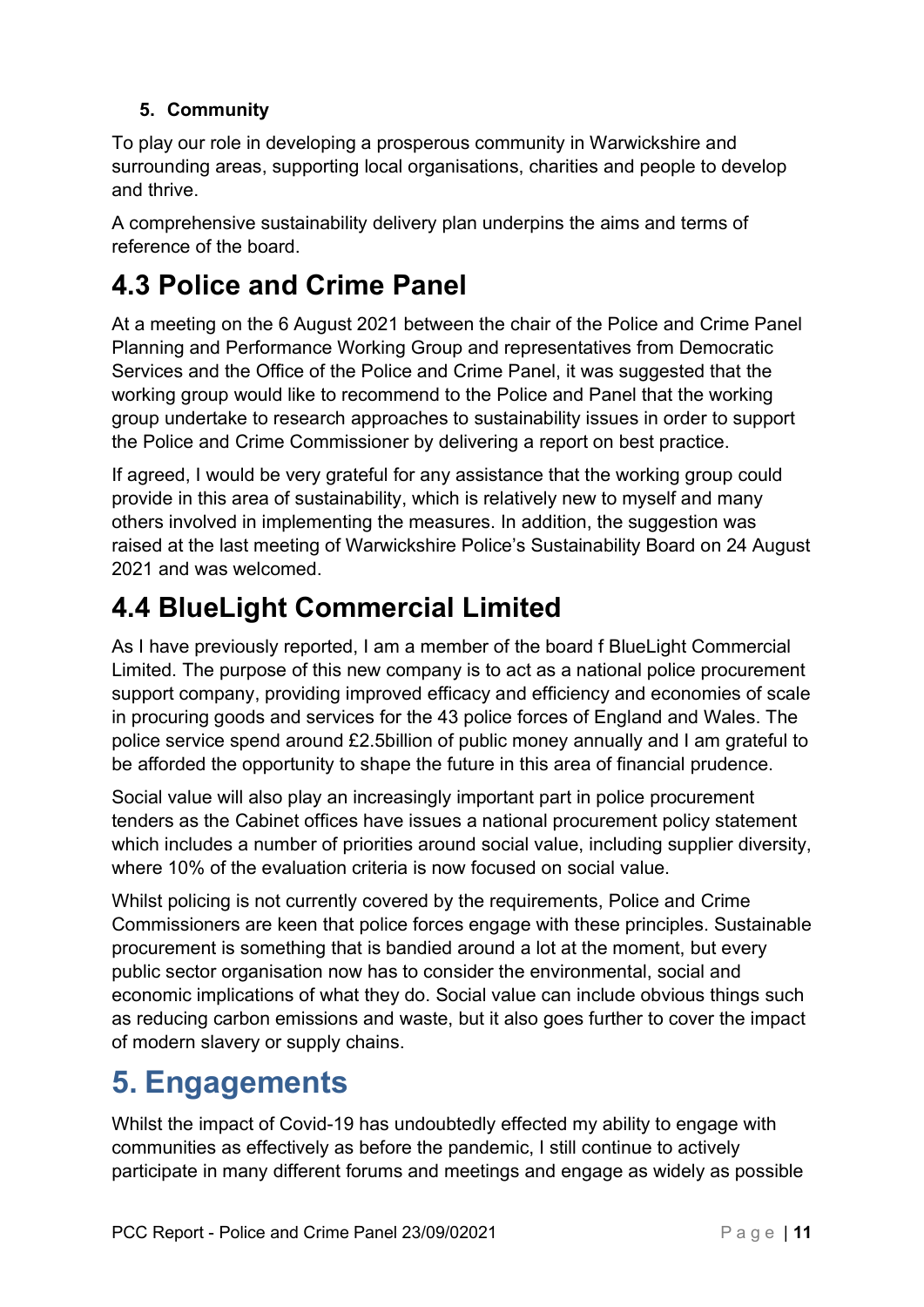to hear of the publics' concerns and to also discuss the action that I'm taking to address such issues.

Now that the Covid-19 restrictions have been relaxed, I intend to do even more engagements over the coming months to ensure that I am able to fully understand the current views and concerns of Warwickshire's communities as we hopefully emerge from the pandemic. The following are some of my most recent and significant engagements: -

### 5.1 Futures Unlocked

On the 9 July 2021 I visited Rugby and met with Futures Unlocked, a charity based in the town that helps offenders to resettle in the community when they return to Warwickshire upon release from prison, and provided them with a £10,000 boost from my grants scheme. By working closely with the trained volunteer mentors from Futures Unlocked, clients can get help with accessing accommodation and benefits, attending Probation appointments, registering with a GP and getting help for substance misuse problems. They can also receive support around family matters and get assistance to help them work towards education and employment.

I'm very supportive of the work that the charity does in supporting individuals leaving the prison system, as it helps them restart their lives more effectively - the ultimate aim is to turn their lives around and steer them away from further offending. Having people locked into a cycle of crime is of no benefit to anyone, and the mentoring provided by Futures Unlocked gives a real opportunity for those coming out of the prison system to successfully settle back into the community and lead productive and crime-free lives.

# 5.2 Academy of Hard Knocks

In my last report to the Police and Crime Panel on the 14 June 2021, I mentioned that I had recently met with the organisation based in Leamington Spa called 'Change your life, Put down your knife', which aims to prevent, rehabilitate and educate young people away from crime with an emphasis on County-lines and knife crime.

On the morning of 23 September 2021, the same day as this Police and Crime Panel meeting, I am to meet with Matthew Wilkins a local anti-knife crime campaigner also based in Leamington Spa who volunteers for an organisation called 'The Academy of Hard Knocks', which aims to break the cycle of youth offending and reduce knife crime. I'm informed that this organisation has already had a really positive impact with the communities in London.

These type of engagements provide an excellent opportunity to discuss the issues from a range of different perspectives to better understanding the causes of knife crime, so that further consideration can be given as to what more can be done with partners to address the scourge of knife crime and the associated factors of Countylines, acquisitive crime and vulnerability.